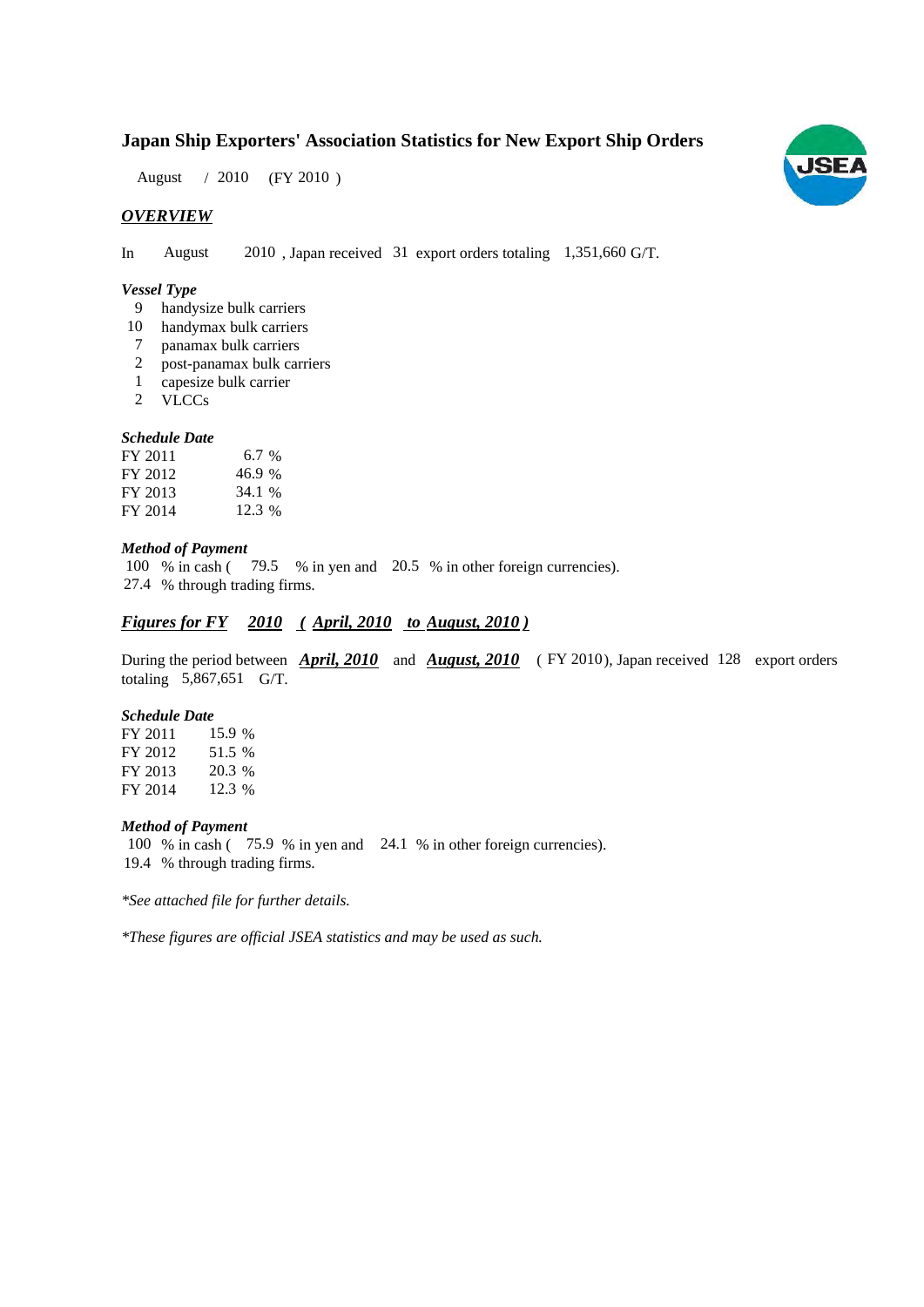# New Export Orders Placed in August 2010 (FY 2010) Based on Fiscal Year

JSEA (September 2010)

|                       |      |                  |           |            |                 |          |                 |             |     |                  |     |             |      |                      |     | JOEA (OUDIGHOU ZUTU) |
|-----------------------|------|------------------|-----------|------------|-----------------|----------|-----------------|-------------|-----|------------------|-----|-------------|------|----------------------|-----|----------------------|
| Description           |      | Apr 09 to Mar 10 |           | April 2010 |                 | May 2010 |                 | June $2010$ |     | <b>July 2010</b> |     | August 2010 |      | Apr $10$ to Aug $10$ |     | Jan 10 to Aug 10     |
|                       |      | G/T              | No.       | G/T        | No.             | G/T      | No.             | G/T         | No. | G/T              | No. | G/T         | No.  | G/T                  | No. | G/T                  |
| <b>General Cargos</b> |      | 587,900          |           | 131,500    |                 |          |                 | 92,000      |     | 87,800           |     |             |      | 311.300              |     | 365,500              |
| <b>Bulk Carriers</b>  | 92   | 3.799.191        | 18        | 702.291    | 16              | 774,540  | 30              | 1,337,910   | 25  | 1,069,350        | 29  | 1,031,060   | 1181 | 4,915,151            | 147 | 6,306,242            |
| Tankers               |      | .939,500         |           |            |                 | 160,300  |                 | 160,300     |     |                  |     | 320,600     |      | 641,200              |     | 979,500              |
| Combined Carriers     |      |                  |           |            |                 |          |                 |             |     |                  |     |             |      |                      |     |                      |
| Others                |      | 14.000           |           |            |                 |          |                 |             |     |                  |     |             |      |                      |     |                      |
| Total                 | 119' | 6,340,591        | <b>20</b> | 833,791    | 17 <sub>1</sub> | 934,840  | 33 <sup>1</sup> | 1,590,210   | 27  | 1,157,150        | 31  | 1,351,660   | 128  | 5,867,651            | 162 | 7,651,242            |
| FY 2009 / FY 2008 (%) |      | $*43.5$          |           | 203.3      |                 | 658.9    |                 | 249.6       |     | 121.7            |     | 211.3       |      | 211.1                |     | ** $194.5$           |
| In CGT                |      | 2,683,048        |           | 394,220    |                 | 364,518  |                 | 673,244     |     | 530,793          |     | 581,672     |      | 2,544,447            |     | 3,273,316            |

*Figures for shipbuilding orders of 500 G/T and over for export as steel vessels placed with JSEA members are covered.*

\*FY 2009/FY2008

\*\*Calendar Year 2010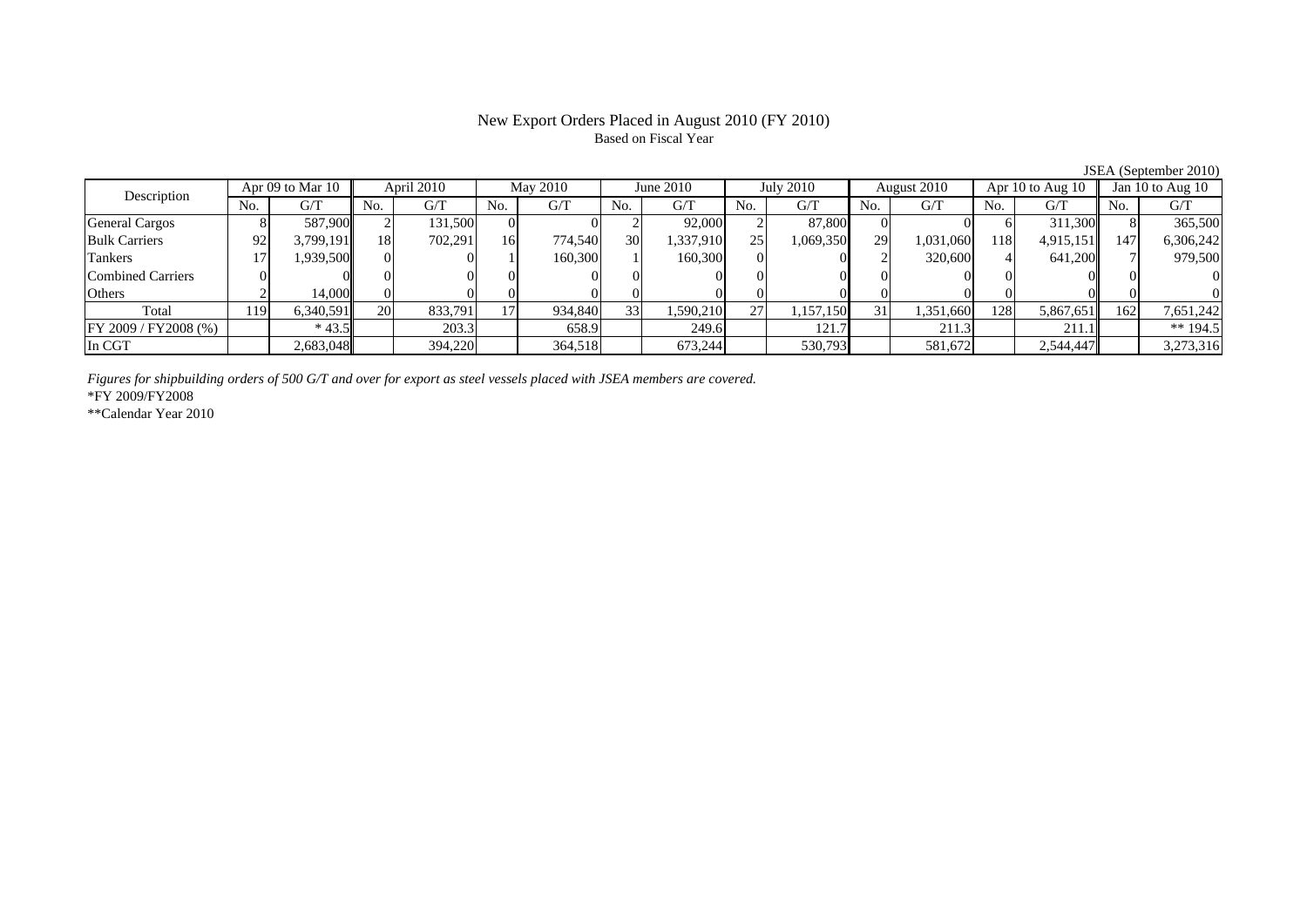# Export Ships Delivered in August 2010 (FY 2010) Based on Fiscal Year

JSEA (September 2010)

| Description              | Apr 09 to Mar 10 |            | April 2010 |           | May 2010 |           | June 2010       |           | July 2010 |           | August 2010    |         | Apr 10 to Aug $10$ |           | Jan 10 to Aug 10 |            |
|--------------------------|------------------|------------|------------|-----------|----------|-----------|-----------------|-----------|-----------|-----------|----------------|---------|--------------------|-----------|------------------|------------|
|                          | No.              | G/T        | No.        | G/T       | No.      | G/T       | No.             | G/T       | No.       | G/T       | N <sub>0</sub> | G/T     | No.                | G/T       | No.              | G/T        |
| <b>General Cargos</b>    | 19.              | 815.567    | 61         | 252,197   |          | 71.787    |                 | 318,103   |           | 93,431    |                | 78.316  |                    | 813,834   | $\mathcal{D}$ 1  | 1,066,430  |
| <b>Bulk Carriers</b>     | 240              | 10,782,942 | <b>18</b>  | 911,220   | 16       | 669,496   | 21              | .069,206  | 18        | 912,205   | 15             | 518,328 | 88                 | 4,080,455 | 168              | 7,641,014  |
| Tankers                  | 90               | 4,974,340  | 10         | 477,608   |          | 381,150   |                 | 330,129   |           | 276,583   |                | 178,155 | 31                 | 1,643,625 |                  | 3,378,645  |
| <b>Combined Carriers</b> |                  |            | $\Omega$   |           |          |           |                 |           |           |           |                |         |                    |           |                  |            |
| Others                   |                  |            |            |           |          |           |                 | 01        |           |           |                |         |                    |           |                  |            |
| Total                    | 349              | 16,572,849 | 34         | 1,641,025 | 22       | 1,122,433 | 32 <sub>1</sub> | 1,717,438 | 25        | 1,282,219 | 21             | 774.799 | 134                | 6,537,914 | 248              | 12,086,089 |
| FY 2009 / FY 2008 (%)    |                  | $*105.1$   |            | 111.8     |          | 147.1     |                 | 122.9     |           | 98.4      |                | 82.7    |                    | 111.4     |                  | ** $112.0$ |
| In CGT                   |                  | 7,602,068  |            | 738,307   |          | 459,663   |                 | 763,554   |           | 551,531   |                | 399,155 |                    | 2,912,210 |                  | 5,383,412  |

*Deliveries of new shipbuilding orders of 500 G/T and over for export as steel vessels placed with JSEA members are covered.*

\*FY 2009/FY2008

\*\*Calendar Year 2010